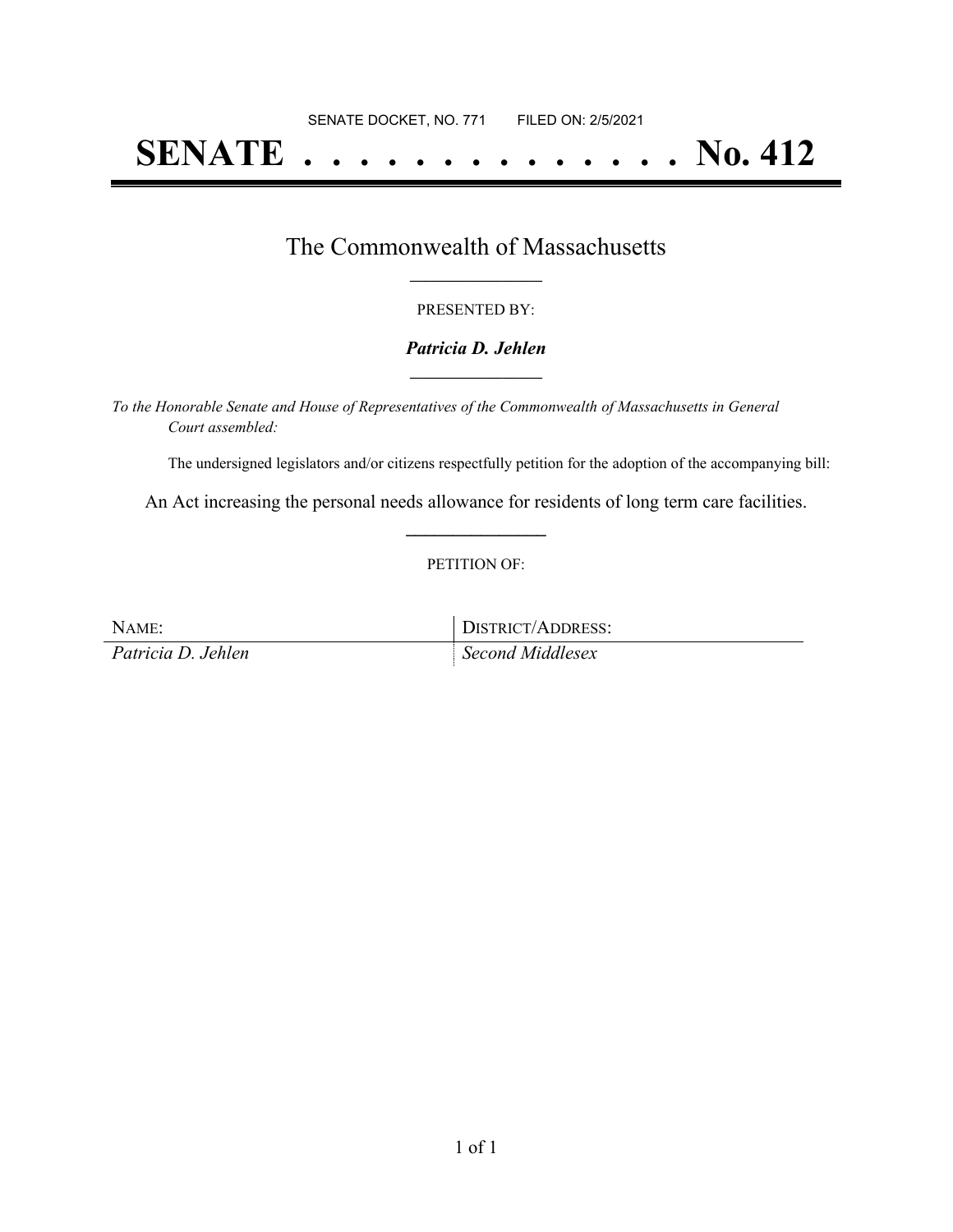## SENATE DOCKET, NO. 771 FILED ON: 2/5/2021

## **SENATE . . . . . . . . . . . . . . No. 412**

By Ms. Jehlen, a petition (accompanied by bill, Senate, No. 412) of Patricia D. Jehlen for legislation to increase the personal care allowance of residents of long-term care facilities. Elder Affairs.

### [SIMILAR MATTER FILED IN PREVIOUS SESSION SEE SENATE, NO. *357* OF 2019-2020.]

## The Commonwealth of Massachusetts

**In the One Hundred and Ninety-Second General Court (2021-2022) \_\_\_\_\_\_\_\_\_\_\_\_\_\_\_**

**\_\_\_\_\_\_\_\_\_\_\_\_\_\_\_**

An Act increasing the personal needs allowance for residents of long term care facilities.

Be it enacted by the Senate and House of Representatives in General Court assembled, and by the authority *of the same, as follows:*

1 SECTION 1. Section 1 of chapter 117A of the General Laws is hereby amended by

2 striking out the second paragraph and inserting in place thereof the following paragraph:-

 Any person eligible for assistance under this chapter who is not maintaining his home and is receiving care in or residing in a licensed nursing facility, licensed chronic hospital, licensed rest home, or an approved public medical institution as defined in section 8 of chapter 118E, shall retain the first \$100.00 of his monthly income for clothing, personal needs, and leisure activities. If there is no such income or if it is less than the amount of \$100.00, such a person shall be paid monthly in advance the difference between such income and said amount. Said amount shall be increased annually each fiscal year at the same time and at the same percentage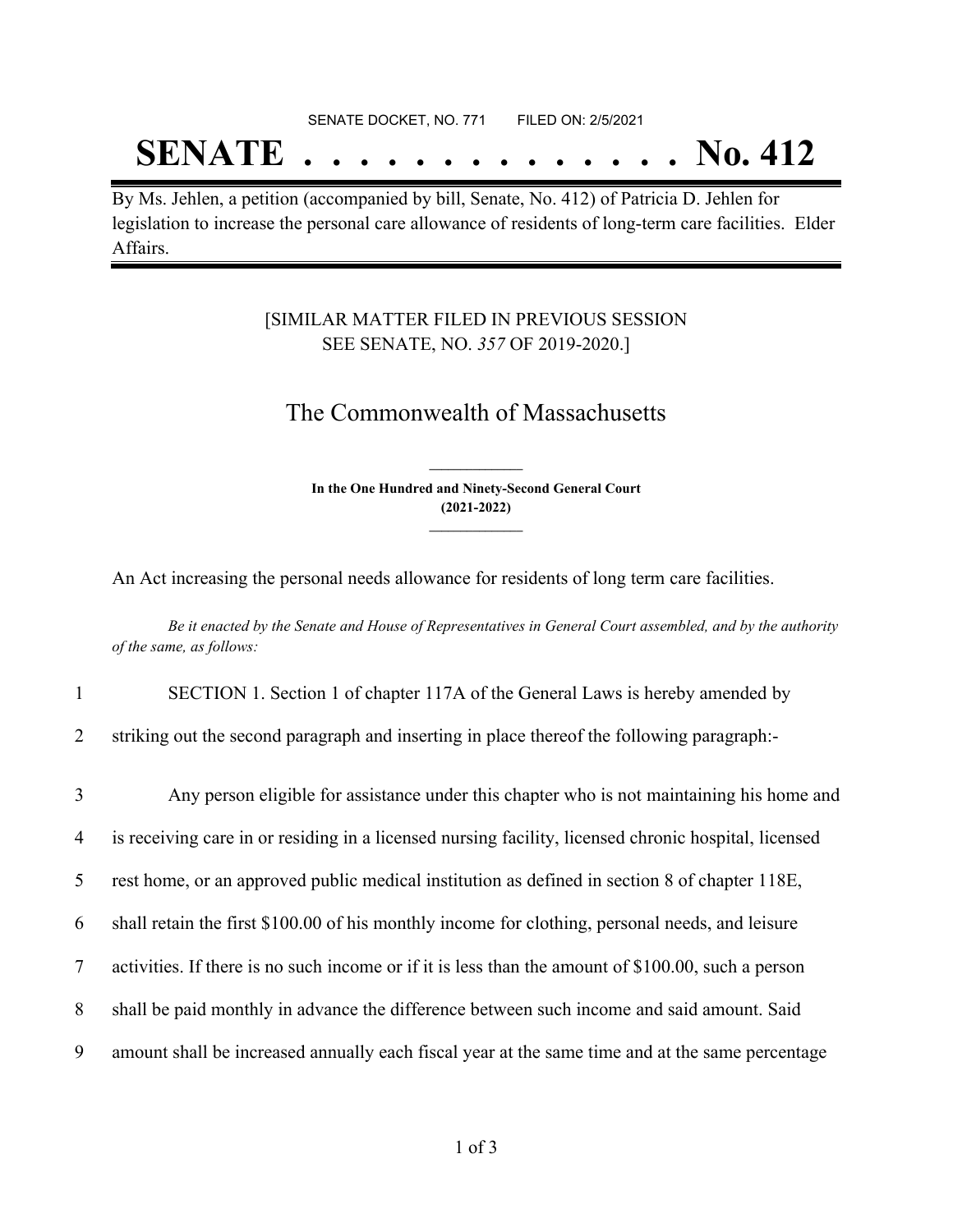- rate as increases payable to an individual who maintains his own home and receives state supplementary payments pursuant to sections 1 and 2 of chapter 118A.
- SECTION 2. Chapter 118A of General Laws is hereby amended by inserting after section 7A the following new section:-

 Section 7B. Any person eligible for financial assistance under this chapter who is not maintaining his home and is in a licensed medical facility which is eligible for medical assistance payments pursuant to chapter 118E or is residing in a licensed rest home to which such person pays a fixed rate, shall retain the first \$100.00 of his monthly income for clothing, personal needs, and leisure time activities. If there is no such income or if it is less than the amount of \$100.00, such a person shall be paid monthly in advance the difference between such income and said amount. Said amount shall be increased annually each fiscal year at the same time and at the same percentage rate as increases payable to an individual who maintains his own home and receives state supplementary payments pursuant to sections 1 and 2 of this chapter.

 SECTION 3. Section 15 of chapter 118E of the General Laws is hereby amended by striking the fourth paragraph and inserting in place thereof the following paragraph:-

 A person eligible for medical assistance under this chapter who is not maintaining his own home and is receiving care in a licensed nursing facility, a licensed chronic hospital, a licensed rest home, an approved public medical institution, or a public psychiatric institution shall retain the first \$100.00 of his monthly income for clothing, personal needs, and leisure time activities. If there is no such income or if it is less than the amount of \$100.00, such a person shall be paid monthly in advance the difference between such income and said amount. Said amount shall be increased annually each fiscal year at the same time and at the same percentage

of 3